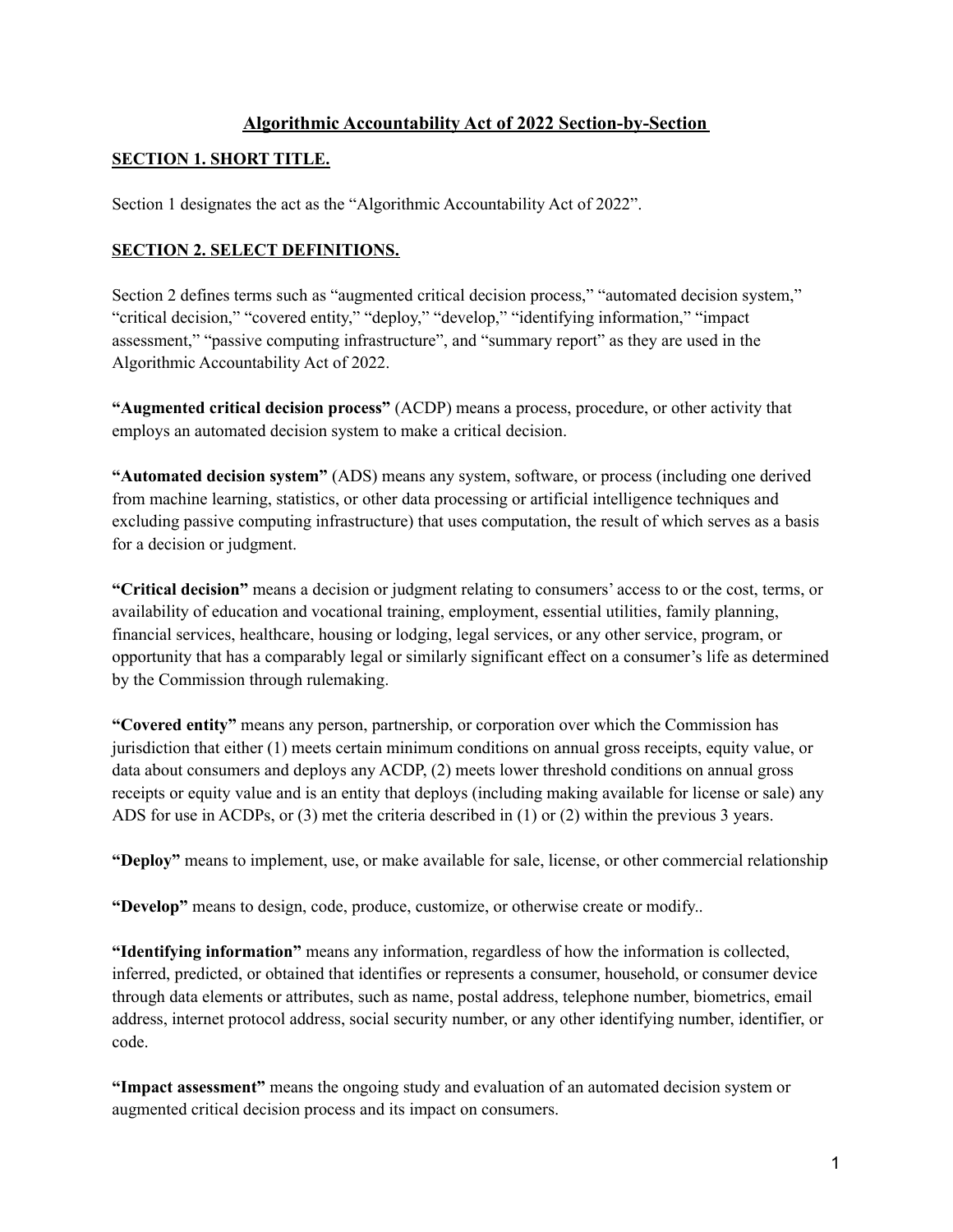**"Passive computing infrastructure"** means any intermediary technology that does not influence or determine the outcome of a decision, including web hosting, domain registration, networking, caching, data storage, or cybersecurity.

**"Summary report"** means documentation of a subset of information required to be addressed by impact assessment as described in this Act or determined appropriate by the Commission.

# **SEC. 3. ASSESSING THE IMPACT OF AUGMENTED CRITICAL DECISION PROCESSES.**

Section 3 requires the FTC to promulgate regulations that require companies to conduct impact assessment, on an ongoing basis, of any critical decisions being automated that impact consumers lives and any ADS deployed for use by other entities to make critical decisions with. It also requires companies to maintain documentation of such impact assessment for 5 years after deployment ends.

The regulations will require companies to:

- Disclose their status as a covered entity to any partner organizations that develop ADS for the covered entity;
- Submit formatted summary reports to the FTC about any impact assessment;
- Meaningfully consult with both internal stakeholders and independent external stakeholders to the extent possible; and
- Attempt to eliminate or mitigate impacts with a likely material negative impact.

During the promulgation of these regulations the FTC will consider different factors, including how the technology development life cycle will allow certain assessment only at particular stages of development and deployment, the administrative burden placed on both the covered entity and the Commission, how much to standardize the summary reporting, existing privacy and other regulations, and whether information sharing between covered entities and other entities who develop ADS for them might be needed.

In addition, the FTC may tailor requirements for the different categories of critical decision and the stages of development and deployment of an ACDP or ADS.

# **SEC. 4. REQUIREMENTS FOR COVERED ENTITY INTERNAL IMPACT ASSESSMENT.**

Section 4 provides details on the impact assessment process, which is an internal process within a covered entity, including what types of assessment, documentation, and analysis should be considered and completed, as applicable to each covered entity.

A majority of this section focuses on the elements of assessment of the ADS or ACDP, and includes requirements for:

- Description of any current process being replaced by a new ACDP;
- Documentation of any data or other input information used for development, testing, maintaining, or updating;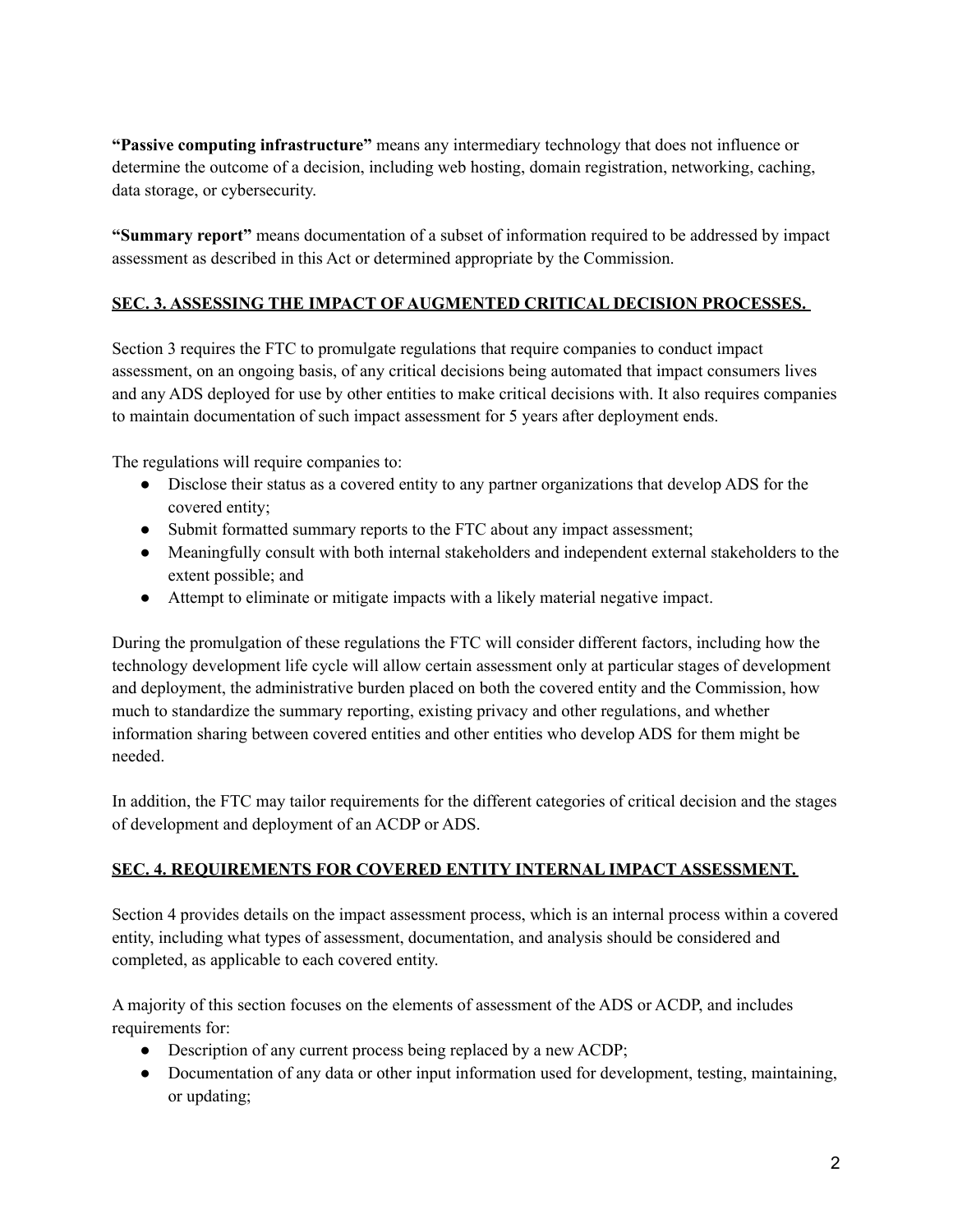- Testing and evaluation of the privacy risks and privacy-enhancing measures;
- Testing and evaluation of the current and historical performance including testing both prior to and after deployment;
- Documentation of significant dates of development and deployment and key points of contact;
- Information about the stakeholder engagement;
- Evaluation of the rights of consumers, including the degree to which a consumer may contest, correct, or appeal a decision or opt out of such system or process; and
- Identification of likely material negative impacts on consumers and assessment of applicable mitigation strategies;

Along with assessment of the ADS or ACDP, this section also requires covered entities to:

- Train relevant employees, contractors, or other agents regarding likely material negative impacts on consumers and methods for assessing impacts;
- Determine whether they should place any limitations on certain uses of their ADS or ACDP; and
- Identify opportunities for improvements to the development and deployment of ADS and ACDP or the process of impact assessment for which funding, datasets, and other resources from the government could be necessary or beneficial.

As the practice of impact assessment is still an emerging one, there are not yet settled norms or standards on what is "good enough" and some of the requirements are not applicable to or possible for certain covered entities. To capture this reality the final requirement of the impact assessment is for covered entities to document which of the requirements of impact assessment were not possible to conduct, as well as the corresponding rationale for not being able to conduct such requirements.

#### **SEC. 5. REQUIREMENTS FOR SUMMARY REPORTS TO THE COMMISSION.**

Section 5 requires a subset of the assessment process described in Section 4 to be documented in a summary report format and submitted regularly to the FTC. This includes documentation about:

- The critical decision being made and the purpose of (and need for) the ADS or ACDP;
- The data and other inputs used and their sourcing;
- The performance of the ADS or ACDP;
- Stakeholders consulted:
- The transparency, explainability, and degree to which a consumer may contest, correct, or appeal a decision or opt out of such system or process;
- Any likely material negative impacts identified and the steps taken to remediate or mitigate, including any publicly stated limitations placed on certain uses of the ADS or ACDP;
- Which requirements of impact assessment were and were not completed and the rationale for those not completed;
- Any requests to the Commission for new capabilities, tools, standards, and resources to improve any ADS, any ACDP, or the impact assessment process.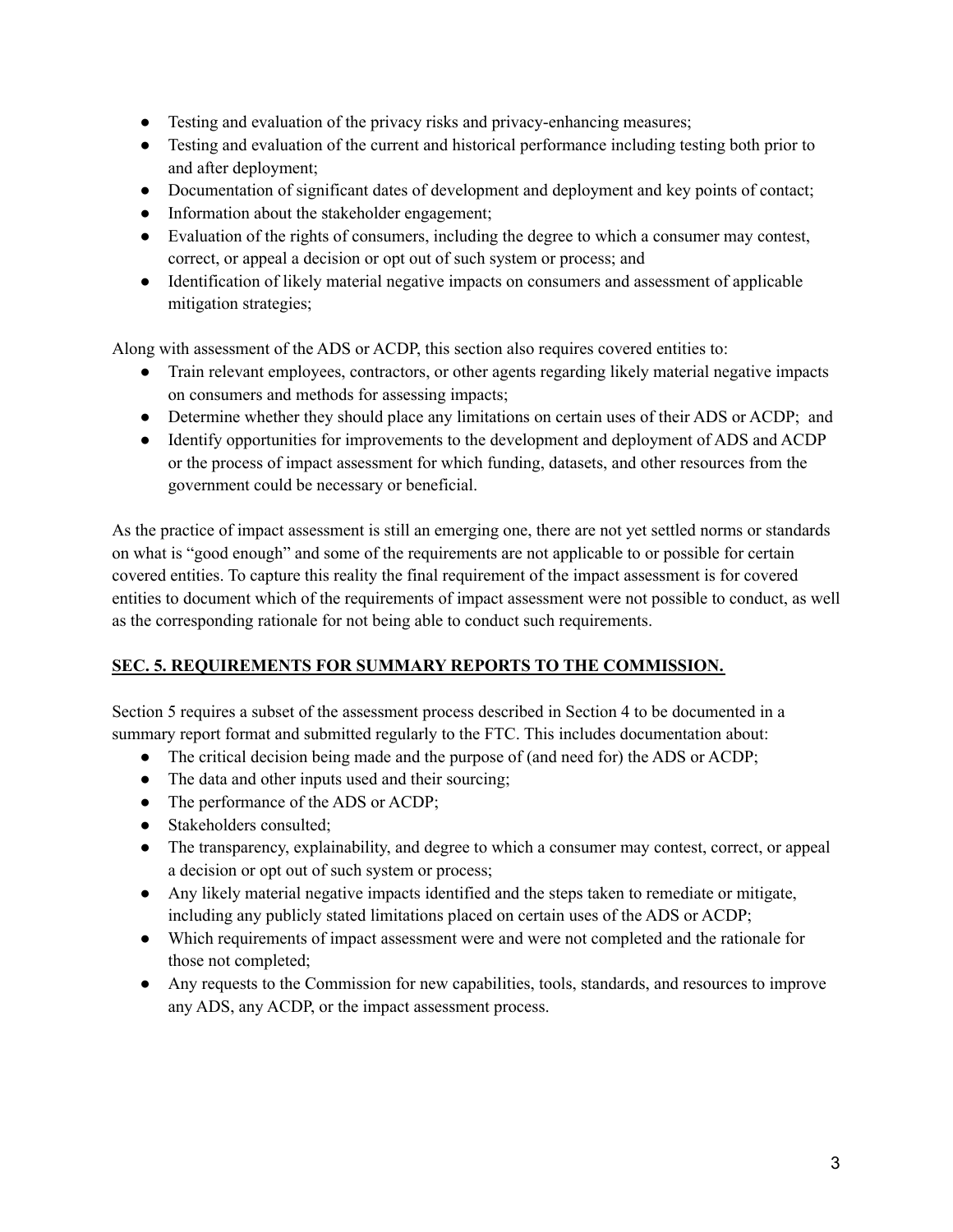### **SEC. 6. REPORTING; REGISTRY.**

Section 7 requires the FTC to annually publish a report on the trends and lessons learned from impact assessment summary reporting.

In addition, it requires the FTC to develop a public registry of information on augmented critical decision processes and automated decision systems based on the summary reporting, with key information for consumers including information about data sources, high level metrics, and where available documentation of any mechanism for a consumer to contest these critical decisions.

#### **SEC. 7. GUIDANCE AND TECHNICALASSISTANCE; OTHER REQUIREMENTS.**

Section 6 requires the FTC to provide guidance and training materials to help entities determine their covered entity status and conduct impact assessment.

In addition, this section:

- Preserves the rights of covered entities to publish the entirety of the impact assessment documentation at their discretion;
- Requires review of the regulations every 5 years; and
- Requires the Commission to share information with OSTP and NIST for the purpose of standards development.

# **SEC. 8. RESOURCES AND AUTHORITIES.**

Section 8 provides new resources and abilities to the FTC by:

- establishing a Bureau of Technology within the FTC run by a Chief Technologist and staffed by 50 new experts with the purpose of aiding and advising the FTC concerning the technology aspects of all of its functions;
- authorizing the FTC to appoint 25 additional personnel in the Bureau's Enforcement Division; and
- requiring Agreements of Cooperation to be established with key federal agencies that regulate critical decisions.

#### **SEC. 9. ENFORCEMENT.**

Section 9 allows the FTC to enforce the new regulations created by this Act. In addition, these regulations may also be enforced by state attorneys general and by other state officials designated by the attorney general.

Specifically this section:

- makes violations of the requirements to assess the impact of augmented critical decisions (Sec. 3) an unfair and deceptive practice;
- requires the FTC to conduct rulemaking as necessary to carry out the Act and provides the powers to enforce the Act based on the FTC Act; and